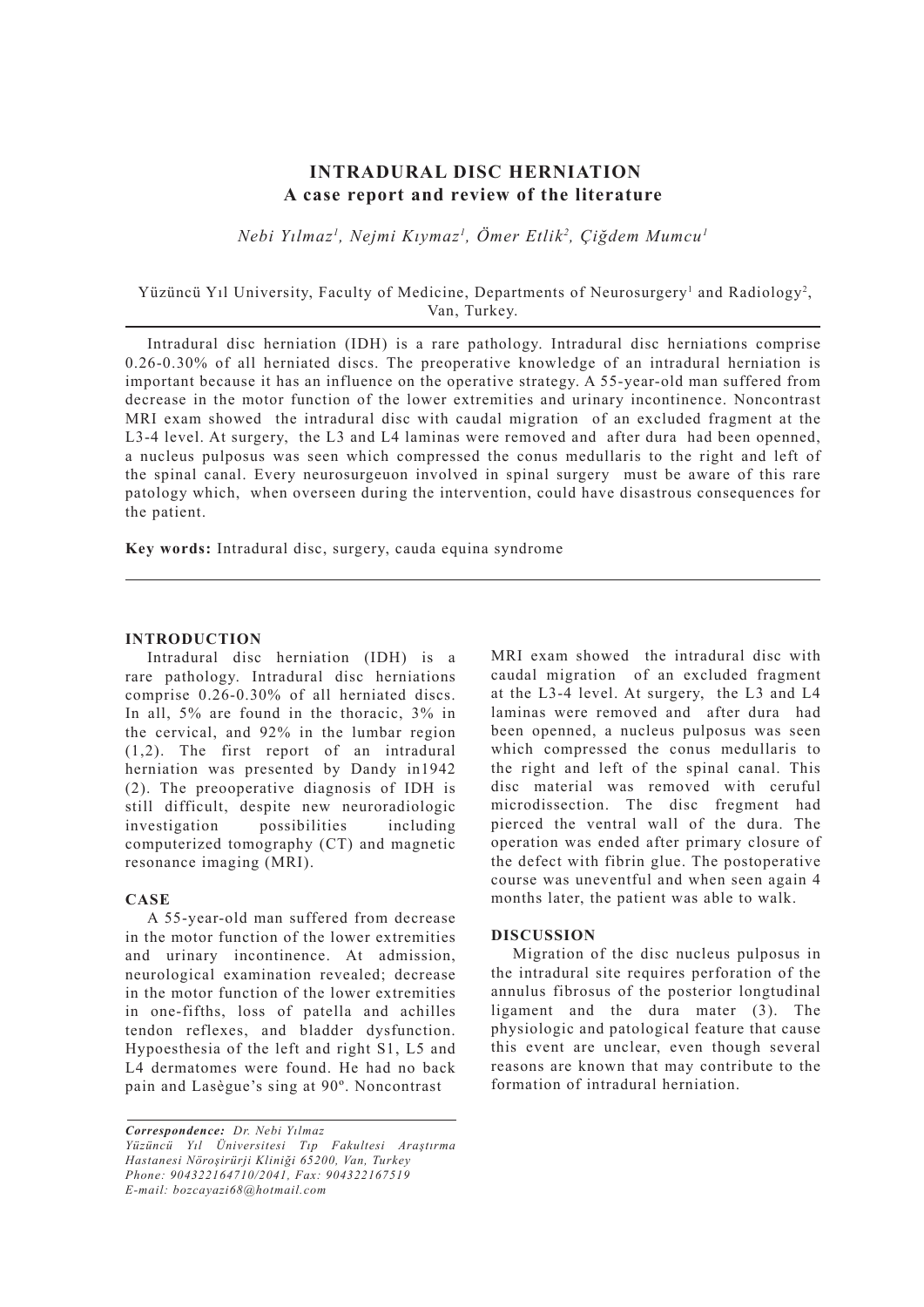

**Figure 1. T1-weighted MRI showing hypointense fragmented disc at Thl2-L3 level**

1. Congenital narrowing of the spinal canal with less epidural space, 2. Adhesions between the annnulus fibrosus, posterior longitudinal ligament, and duramater, 3. Congenital and iatrogenic fineness of the dura mater (1,4,5).

In our case , the adhesions were prominent. Preexisting degenerative spondilotic changes and the chronic herniated disc may have contributed to adhesions. Perhaps the most likely cause was mechanical irritation due to the chronic disc herniation against the ventral wall of the dura. The treatment of intradural disc herniations basically involves surgical removal of ruptured disc meterial. At surgery, the dura and root must be carefully explored. Closure of the ventrally located dural tear is necessary because of the risk of CSF leakage. Intradural disc need to be recognized and treated appropriately at the time of the initial operation to prevent the development of the back failure (6,7).

Cauda equina syndrome and sphincter disease have an incidence of 30% of all reported cases, as in our cases (1). Howewer, there may be cases where the disc protrudes intradurally to compress a single root and show single only of root compression. Intradural disc herniation above the conus medullaris seems to bring on neurologic dysfunctions more rapidly (6).

In the myelographic examination, intradural disc herniations of the lumbar

**Figure 2. T2 –weighted MRI showing hyperintense fragmented disc at Thl2-L3 level which filling the spinal cord entirely**

region usually show as a complete block (8). Although CT and postmyelogram CT can provide valuable information regarding intradural lumbar disc herniation with MRI as reported by Epstein (2) and Jenkine (3). It is usually not difficult with current MRI techniques to differentiate lumbar disc herniation from other conditions. The MRI finding of an intradural lesion raises several diagnostic doubts that must be considered and resolved with differential diagnosis, which includes neurinoma, meningioma, ependymoma, and dermoid. Neurinoma end meningioma both have homogeneous enhancement and clearly different from the ring enhancement of intradural herniations. The site most frequently affected is L4-5 (55%), followed by L3-4 (16%) and L5-S1 (10%) (5,9). Even more rarely, ruptured disc fragment may migrate intrathecally. According to the commonly admitted theory, this migration may be facilitated by the existence of adhesions between the posterior longitudinal ligament and the anterior ligament (3,10,11).

As a result, during the disc operation, every neurosurgeuon involved in spinal surgery must be aware of this rare patology which, when overseen during the intervention, could have disastrous consequences for the patient.